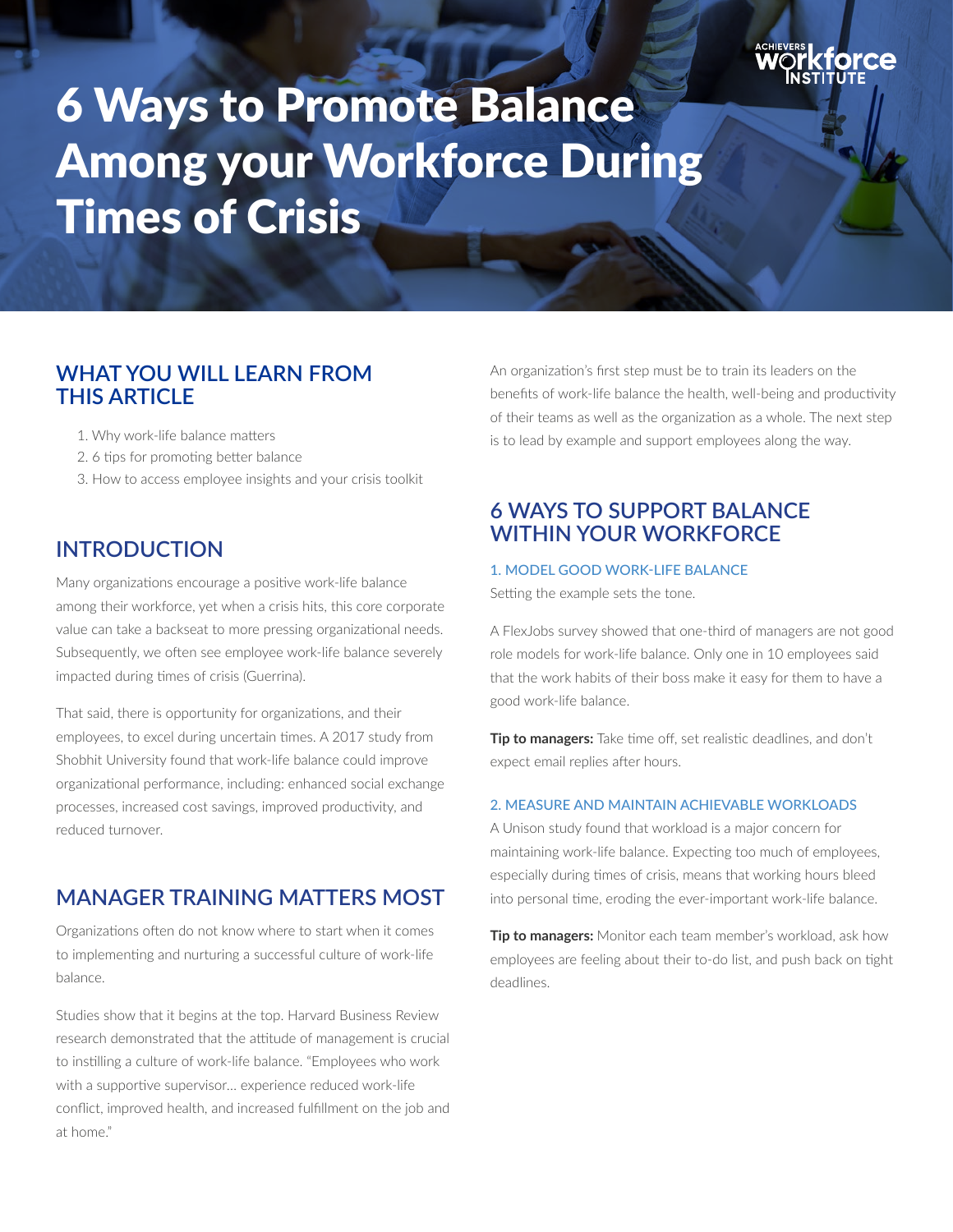

#### 3. ENCOURAGE EMPLOYEES TO SWITCH OFF

Perhaps due to ease of access through technology, eagerness to get a head start on the next project, or an adjustment to working remotely, finding the end of the workday can be a challenge for many employees.

CIPD research shows that employees are struggling to disconnect from the workplace in their own time. Couple that with a large number of workers now working remotely, clocking out can feel harder than ever before.

**Tip to managers:** Do not email or send messages to your team members outside of work hours and encourage employees to take vacation and enjoy their personal time—even if business is busier than ever.

#### 4. DIFFERENTIATE BETWEEN QUANTITY AND QUALITY OF WORK

Research from the RSA found that 73% of people think there needs to be a bigger focus on the quality of work, as opposed to quantity.

This point is increasingly important during times of crisis when employees may be concerned about the stability of their jobs and feel compelled to output a greater volume of work to demonstrate their productivity, despite agreeing that quality should remain the focus.

**Tip to managers:** Focus on and recognize the quality of employee achievements, rather than celebrate the number of hours they've worked.

#### 5. ALLOW WORK-LIFE FLEXIBILITY

We're all human, and there are times when traditional work hours conflict with our personal needs. To reduce work-life conflict, and the stress that goes along with it, Hill et al found that workplace flexibility was beneficial to employees

**Tip to managers:** Whenever possible, offer flexible work hours to accommodate things such as doctor and dental appoints, daycare drop-off and pick-up times, and understand that employees working from home may take breaks to walk the dog, do laundry, etc. Supporting these personal needs helps your employees perform better during their working hours and helps them better manage their work-life balance.

#### 6. EMPOWER MANAGERS TO START THE CONVERSATION

When organizations communicate with their workforce, everyone wins.

Without or without the presence of a crisis, empowering managers is key to supporting work-life balance across the organization, and it all begins with a conversation. Not sure where to start? Arm managers with the conversation prompt from the Achievers Workforce Institute Critical Event Toolkit: "I know that balancing work and personal responsibilities may be more challenging that usual right now. What can we do to help you manage that balance?"

**Tip to managers:** Leverage the Achievers COVID-19 Employee Survey Template and Toolkit [link: achievers.com/covid-19] to gain valuable insights on how your teams are coping with crisis and how you can support them during this time.